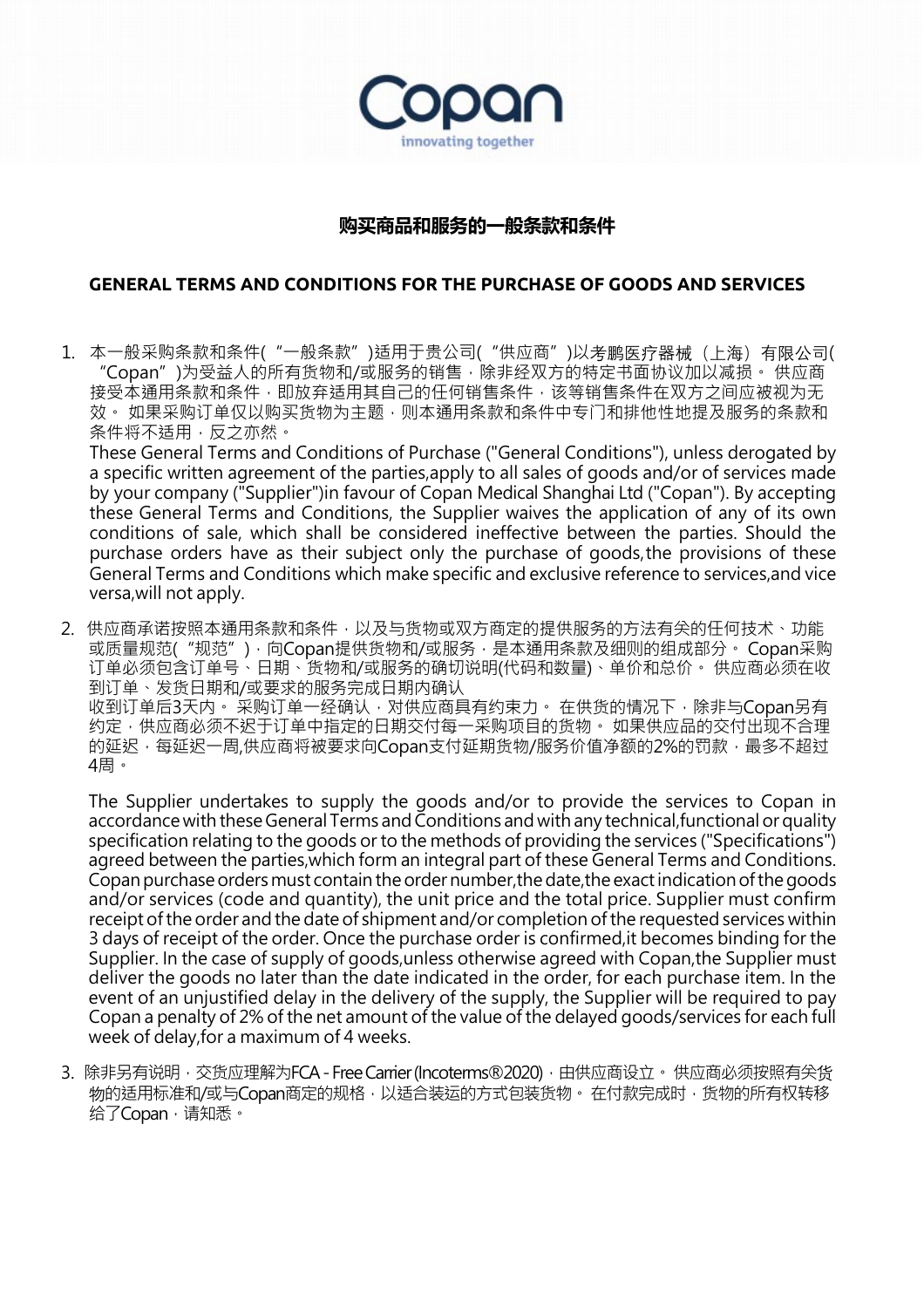

Unlessotherwise indicated,delivery is understood tobe FCA- FreeCarrier(Incoterms®2020),the Supplier's establishment. The Supplier must pack the goods in a manner suitable for shipment, according to the applicable standards on the subject and/or in accordance with the specifications agreed with Copan. It is understood that ownership of the goods is transferred to Copan at the time the payment is completed.

4. 货物和/或服务的价格在订单中表示,除非另有说明,否则以人民币表示,不含增值税。 运输费 用,除非另有说明,否则不包括在内,并将由Copan承担。 在任何情况下,价格不包括关税、其他 关税、税款或进口税等。 Copan承诺在双方约定的条款内,或在未注明的情况下,不迟于90天内向 供应商指定的账户支付每张发票。

The price of the goods and/or services is indicated in the order and, unless otherwise specified, is expressed in CNY, net of VAT. Shipping costs, unless otherwise indicated, are always excluded and will be borne by Copan. In any case, the prices do not include customs duties, other duties, taxes or import taxes and the like. Copan undertakes to pay each invoice to the current account indicated by the Supplier and within the terms agreed between the Parties, or in the case of non- indication, no later than 90 days EOM.

5. 供方保证提供的产品和/或提供的服务符合此类产品/服务所需的质量标准和双方同意的任何规格 。 规格的任何变更必须事先与Copan书面同意。 货物交付后,Copan需检查包装,并立即向供应商 报告任何损坏或缺陷。 通过验收并不免除供应商对随后查明的缺陷和不符合规定的责任。 供应商保证产品及其正常运行12个月,或在适用的情况下,直至Copan收到货物之日起的直到过期 日。 Copan必须在发现所谓的缺陷后30天内将任何有关产品质量的投诉通知供应商。 如果发现产 品存在缺陷,使其不适合预期用途,Copan可自行决定,或要求维修或更换该缺陷产品。 缺陷产品 的修理或更换将由供应商进行,费用由供应商承担。 供应商将对Copan可能不得不应对的任何人员 或财产损失承担责任,这些损失是由于供应商提供的产品和/或服务的设计和/或制造故障或缺陷造 成的。 为此,供应商声明已投保适当的保险单,以赔偿因产品和/或服务而可能造成的人员和/或财 产损失。

The Supplier guarantees that the products supplied and/or the services performed comply with the quality standards required for such type of goods/service and with any Specifications agreed upon. Any changes to the Specifications must be agreed in advance in writing with Copan. Upon delivery of the goods, Copan is required to check the packaging and to immediately report any damage or defect thereof to the Supplier. Passing the acceptance checks does not release the Supplier from liability for defects and lack of compliance ascertained subsequently.

The Supplier guarantees the products and their proper operation for a period of 12 months or, where applicable, until their expiry date from the moment of receipt of the goods by Copan. Copan must notify any complaints regarding the quality of the products to the Supplier within 30 days of the discovery of the alleged defect. In the event of an ascertained defect of the product, which makes it unsuitable for the use for which it is intended, Copan, at its discretion, may alternatively request the repair or replacement of the defective product. The repair or replacement of the defective product will be carried out by and at the expense of the Supplier. The Supplier will be liable for any damages to persons or property which Copan may have to respond to, as attributable to design and/or manufacturing faults or defects of the products supplied and/or of the services provided by the Supplier. To this end, the Supplier declares to have taken out a suitable insurance policy to cover possible damages to persons and/or property which derive from the product and/or service.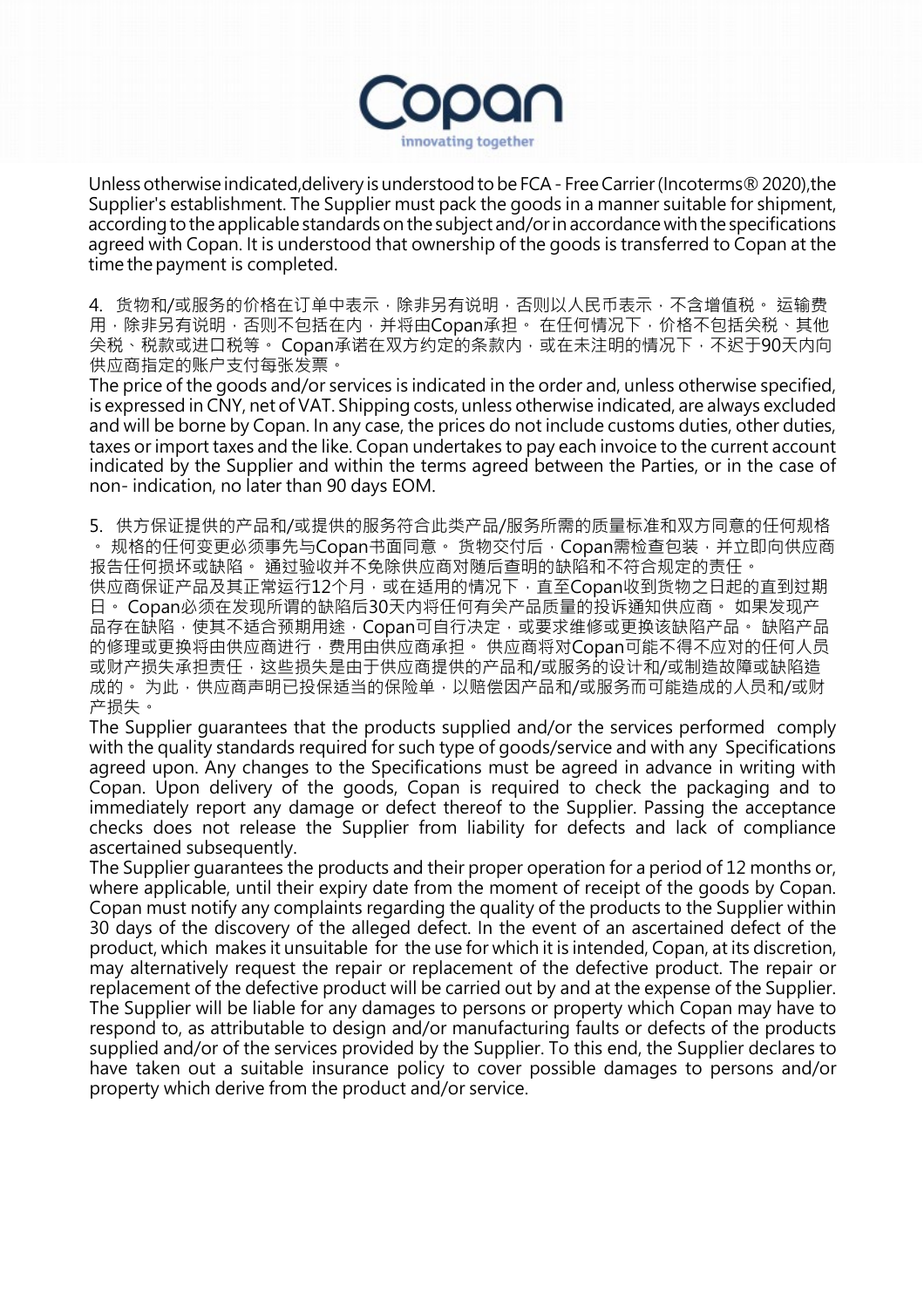

6. 在适用的情况下,供应商应向Copan提供所有证明供应商遵守第(EC)1907/2006号法规的文件(即" REACH"法规)和GHS-CHINA (GB 300000.2 -2013 ~ GB 300000.29 -2013化学品分类和标签安全 规则)及随后的修订; 具体而言,供应商必须:

●确认供应产品中是否存在SVHC物质(高度关注物质), 其数量等于或大于0.1%, 并突出其名称和 CAS编号。

•发送数据表- MSDS, 如果所供应的产品含有根据适用法律可归类为危险的物质。

•根据Copan的要求,如果所供应的产品含有根据适用法律可归类为无害的物质,则发送数据表-MSDS或信息表(IS)

Where applicable, Supplier shall provide Copan with all the documentation proving the Supplier's compliance with Regulation (EC) no. 1907/2006 (i.e., "REACH" regulation) and GHS-CHINA (GB 30000.2-2013 to GB 30000.29-2013 Safety rules for classification and labelling of chemicals) and subsequent amendments; specifically, the Supplier must:

- Identify the presence of SVHC substances (Substances of Very High Concern)present in quantities equal to or greater than 0.1% in the product supplied,highlighting their name andCASnumber.
- Send the data sheet MSDS in case of the product supplied contains substances that can be classified as dangerous,in accordance with the applicable law.
- Send, upon request of Copan, the data sheet MSDS or information sheet (IS), in case of the product supplied contains substances that can be classified as non-hazardous,in accordance with the applicable law
- 7. 在提供服务和生产产品时,供应商必须确保其人员遵守有关工资、供款、税收、福利和保险的法律规定,以 及所有有关下属的现行立法(法律、法规和国家集体谈判协议), 半从属雇佣关系或合作和合格的工作关系, 适合于所要完成的工作。供应商还承诺适用有关职业安全、健康和环境的现行立法。

When carrying out the services and manufacturing the products, the Supplier must ensure that its personnel are in compliance with the legal provisions on salaries,contributions,tax,welfare and insurance as well as with all current legislation on subordinate (laws, regulations and national collective bargaining agreements), semi-subordinate employment relationships or collaborative and qualified work relationships suitable for the work to be performed. The Supplier also undertakes to apply the current legislation on occupational safety, health and the environment.

8. 供方承诺就供货活动、产品/服务、规格、 公司组织结构和Copan的活动,以及Copan在执行其所要求 的服务时可能获悉的任何其他信息。 与Copan拥有的公司或工业秘密相关的保密义务将具有永久效力 · 特别是,供应商将采取一切必要的预防措施来保护保密,并将此义务强加于其员工和/或合作者,禁 止他们滥用所接收或获得的信息。 供应商只有在法律或公共当局在履行其职能时要求并在执行法律或 当局合法命令的严格必要的范围内,才可披露、沟通或以其他方式使用保密信息。 在这种情况下,供 应商有义务立即通知Copan。 应Copan要求,供应商必须在提交要求后30天内归还和/或销毁Copan 的保密材料。 除非双方另有书面约定,否则供应商无权向第三方披露服务的合作主题和/或本协议本身 的存在情况。

The Supplier undertakes to maintain the utmost confidentiality towards third parties in relation to the activities subject of the supply, the products/services, the Specifications, the corporate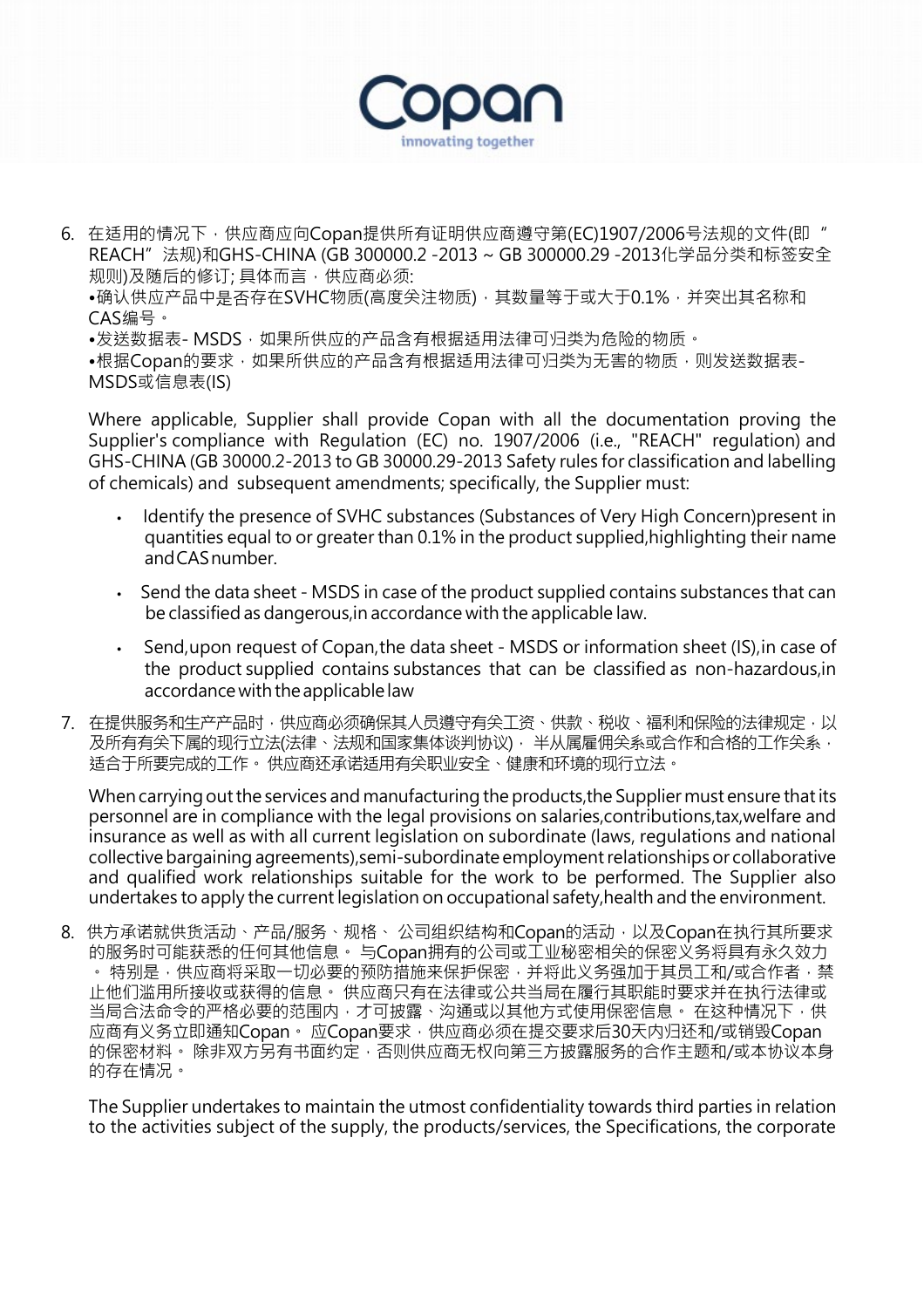

organisational structure and the activities of Copan and any other information which it may become aware of as a result of or whilst executing the service requested by Copan. The confidentiality obligations relating to trade owned by Copan will have perpetual validity. In particular, the Supplier will take all necessary precautions to safequard this confidentiality and will impose this obligation on its employees and/or collaborators,prohibiting them from any abuse of the information received or acquired. The Supplier may disclose or communicate or otherwise use confidential information only if this is required by law or by Public Authorities when carrying out their functions and to the extent strictly necessary to implement the law or the legitimate order of the Authority. In this case, the Supplier is obliged to immediately notify Copan of the circumstance. Upon Copan's request,the Supplier must return and/or eliminate Copan's confidential material within 30 days of submitting the request. Unless otherwise agreed in writing between the Parties,the Supplier is not authorised to make any disclosure and/or press release to third parties regarding the collaboration subject of the service and/or the existence of the agreement itself.

- 9. 如果由于不可抗力的原因未能及时执行这些一般条款和条件,则服务的收费将暂停,直到障碍消失 。不可归于双方的事实,以及通过普通努力无法预见的导致一方或双方无法履行或过度负担的事实 可能构成不可抗力(例如战争、革命、骚乱、商业运输的封锁或限制、火灾、自然灾害、罢工、停 工、能源使用限制、原材料普遍缺乏或其他对生产至关重要的因素、流行病等)。一方因不可抗力 而无法或发现极难提供服务的,必须立即书面通知另一方,并注明可能恢复供应/服务执行的日期。 如果不可抗力的原因持续超过 60 天, 则任何一方均有权以提前书面通知的形式终止本合同。 Should these General Terms and Conditions not be timely executed due to reasons of force majeure, the chargeability of the services remains suspended until the impediment ceases. Facts not attributable to the Parties and not foreseeable with ordinary diligence that make the performance of one or both Parties impossible or excessively burdensome may constitute cases of force majeure (for example wars, revolutions, riots, blocks or restrictions of commercial transits, fires, natural disasters, strikes, lockouts, restrictions on the use of energy, general lack of raw materials or of other elements which are essential for production, pandemics, etc.). The Party which is unable, or which finds it extremely difficult to provide its services due to force majeure, must notify the other promptly in writing, also indicating the date on which the execution of the supply/services may, presumably, be restored. Should the causes of force majeure last for more than 60 days, either Party may terminate this Contract by a prior written notice.
- 10. 供应商有义务不从事任何会导致刑事责任的欺诈、资金挪用、破产犯罪、违反竞争法、授予非正当 利益,贿赂或接受贿赂的犯罪行为,抵制其他由供应商的雇佣人员或第三方进行的腐败行为。如有 违反,买方将有权立即退出或终止与供应商的进行中的交易并有权取消全部协商谈判,而供应商仍 有义务遵循所有适用于其自身及其与买方 商业关系的法律法规。

供应商保证和承诺其工作人员不得从事下列任何有可能影响公平交易、正当竞争的活动:

- (a) 向买方工作人员及/或其亲属提供、承诺或给予 "酬金"、"回扣"或其他各种形式的现金或有价 物品、包括有价证券、股份、礼物、购物卡、健身卡等;
- (b) 邀请买方工作人员及/或其亲属至任何歌舞厅、夜总会、保龄球馆或其他公共娱乐场所进行消费;
- (c) 免费或低价安排买方工作人员及/或其亲属旅游、度假; 买方一旦发现供应商或其工作人员参与上述违反本合同的活动,买方应当有权无条件解除与供应商签 订的任何合同,且不承担任何责任。买方亦可永久性取消供应商作为买方的潜在供货商的资格。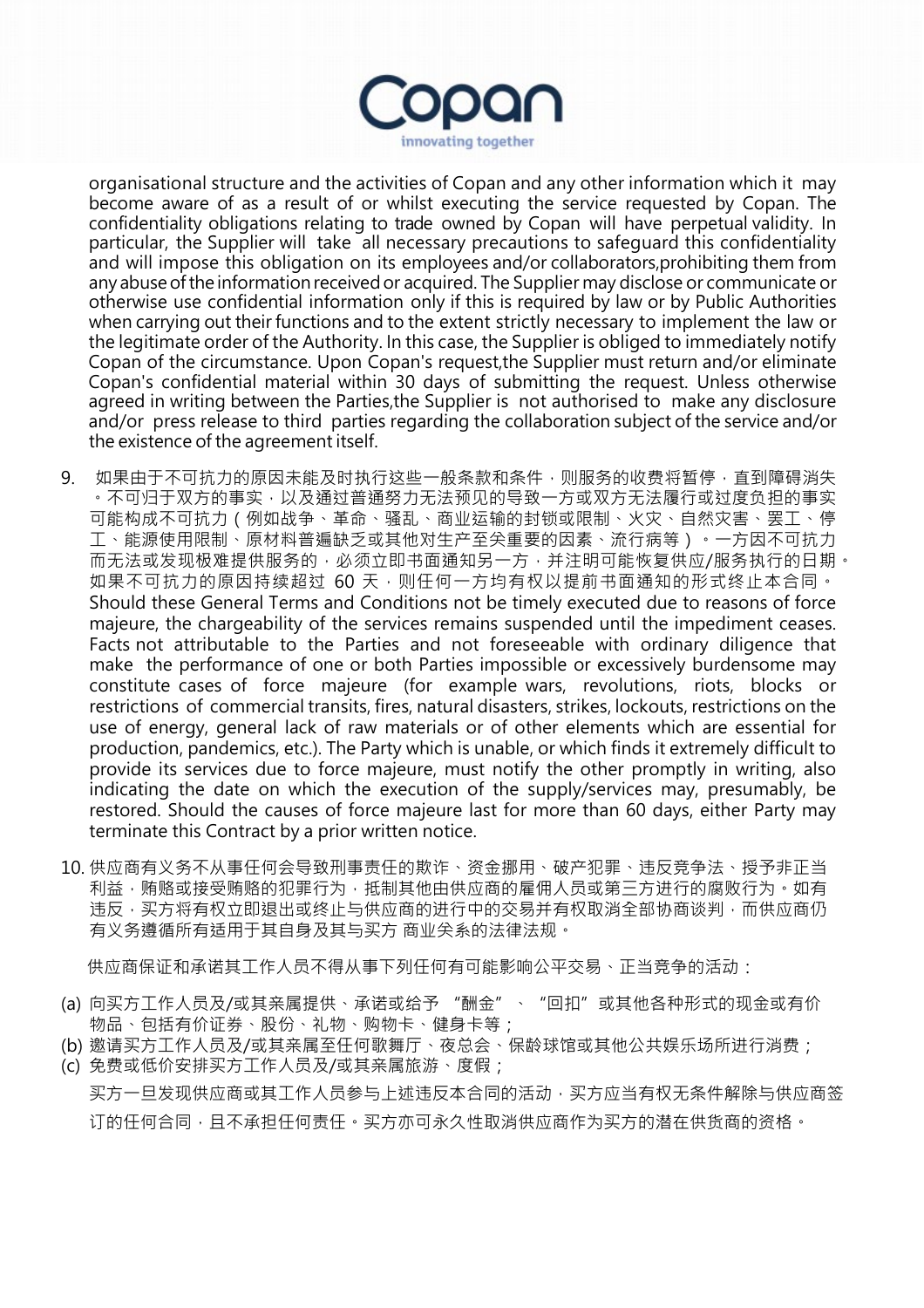

若供应商及其工作人员违反本合同,供应商应当赔偿买方并使买方免受由于与供应商或其工作人员违约产生的 或相关的任何和全部损害、损失、成本和花费(包括但不限于合理的律师费用)。

Supplier is obliged to desist from all practices which may lead to penal liability due to fraud or embezzlement, insolvency crimes, crimes in violation of competition, guaranteeing advantages, bribery, acceptance of bribes or other corruption crimes on the part of persons employed by the supplier or other third parties. In the event of violation of the above, Copan has the right to immediately withdraw from or terminate all legal transactions existing with the Supplier and the right to cancel all negotiations. The above notwithstanding, the Supplier is obliged to adhere to all laws and regulations applicable to both itself and the commercial relationship with Copan.

 Supplier undertakes and covenants that its employees will not engage in any of the following activities, which might influence the fairness of transaction and fair competition:

 To offer, promise or provide the employees of Copan and/or his/her relatives, in the name of "reward", "commission" or otherwise, any money or anything of value, including, negotiable securities, shares, gifts, purchasing cards, sports cards, etc.;

 To invite the employees of Copan and/or his/her relatives to any Karaoke, night club, bowling or other public places of entertainment;

To arrange tourism or vacations for the employees of Copan and/or his/her relatives;

 In the event Supplier or its employees engage in such activities in breach of this contract, Copan shall be entitled to terminate any signed contract with Supplier without any condition and any liability. Copan may also permanently remove Supplier from consideration as a potential supplier to Purchaser.

 If Supplier or its employees breach this Contract, Supplier shall indemnify and hold Copan harmless from and in respect of any and all damages, losses, costs and expenses (including, without limitation, reasonable attorneys' fees) arising out of or relating to such breach by Supplier or its employees.

11 如适用,供应商声明已阅读公司关于网络安全和个人数据保护的规定,并承诺遵守所有Copan集团 的安全政策、程序和标准。 特别是,供应商承诺在发现任何与供应物品有关的安全漏洞后不迟于24 小时内通知公司联系人。

Where applicable,the Supplier declares to have read the corporate regulations on cyber-security and personal data protection and undertakes to comply with all the Copan group's security policies,procedures and standards. In particular,the Supplier undertakes to notify the company contact person of any security breach concerning the subject ofthe supply no laterthan 24 hours from the time of its detection.

12. Copan保证根据适用的隐私法规处理任何个人数据。

Copan guarantees to process any personal data accordig to the applicable privacy regulation.